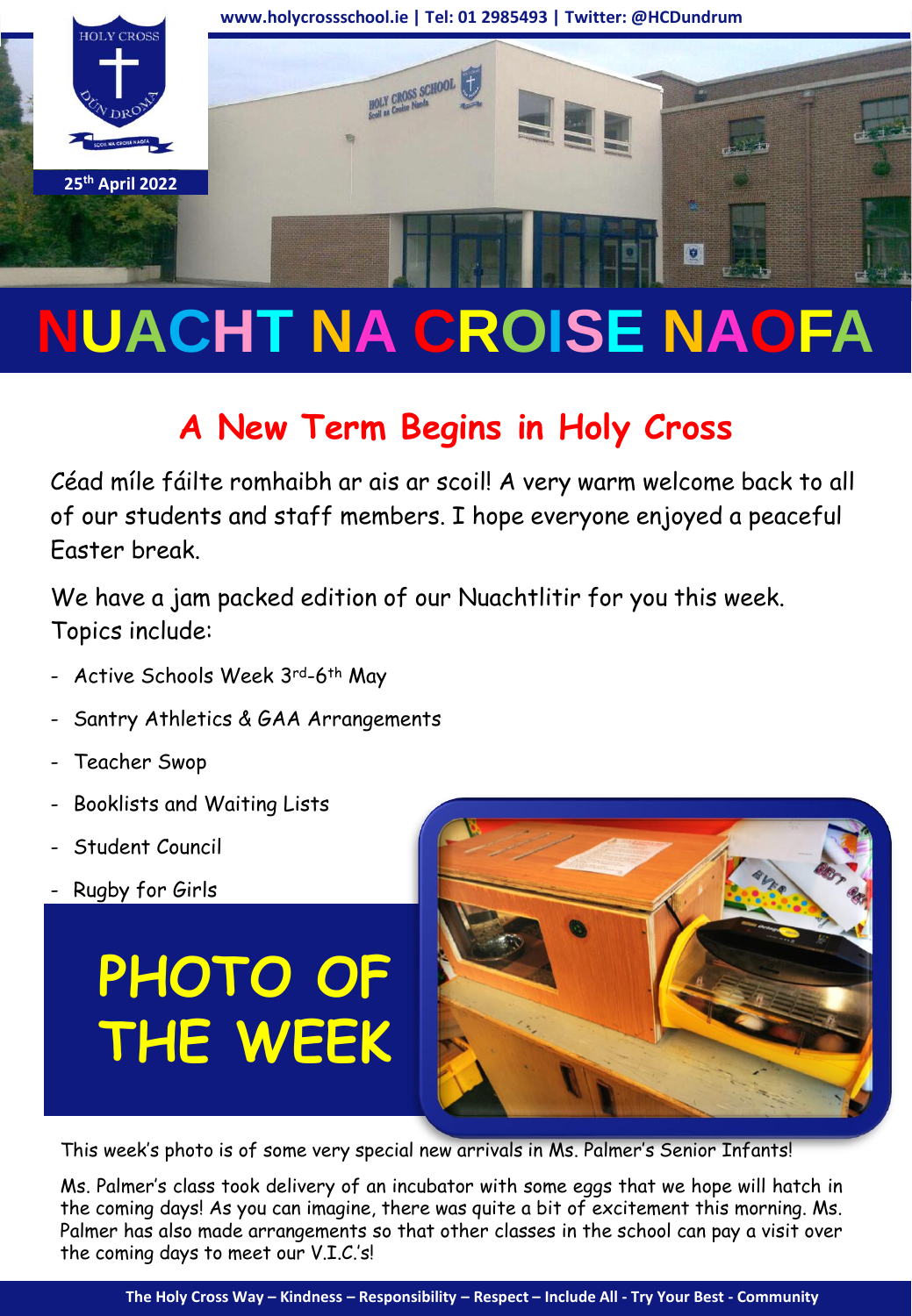

#### **Active Schools Week – 3rd to 6th May**

One of the most enjoyable events on the calendar kicks off next week with our Active Schools Week. Many thanks to Mr. Kelly for his hard work in arranging everything! Some details from Mr. Kelly below.

Active Schools' Week is taking shape and we are looking forward to lots of activity interspersed throughout the week. The highlight of the week has to be the School Community Walk in Marlay Park on Thursday evening (May 5<sup>th</sup>). This has become very popular in recent years and we cannot wait to get back this year. The walk starts at Marlay House at 7:15pm – see you there!

#### **Points to note for Active Schools' Week.**

- Children are asked to wear school tracksuit every day.
- Children to wear club/county jersey on Wednesday.
- Active travel on Wednesday walk or scoot to school.
- **School Community Walk in Marlay Park - 7:15pm on Thursday.**
- As the children will be partaking in additional activities each day, it would be a good idea if they brought additional water to school.

#### **Santry Athletics 2022**

We are delighted that the Santry Athletics competition will return this year after a two year absence. This year, due to restrictions, events for 2022 are open to boys and girls in the Under 12 and Under 14 age categories only. This unfortunately means that we will not be able to bring as many athletes as usual to the games. Please see further details on age classifications below.

Under 12 – children born in 2010 – some children from Rang 5 and all Rang 6 children. Under 14 – children born in 2008/2009 – some children from Rang 6

The panel for each age group consists of five girls and five boys competing in sprint and relay. The panel of five includes one substitute. **Trials will take place tomorrow, Tuesday April 26th, in Rosemount Park after school. Children should be collected at 4:15 pm from the school**. Children taking part in the trials should wear a tracksuit to school.

Please ensure that each child taking part knows what age category they are in as names and dates of birth are required to register the panel of athletes with Cumann na mBunscol. The competition itself takes place in Morton Stadium, Santry on Monday, May 30<sup>th</sup> during school hours.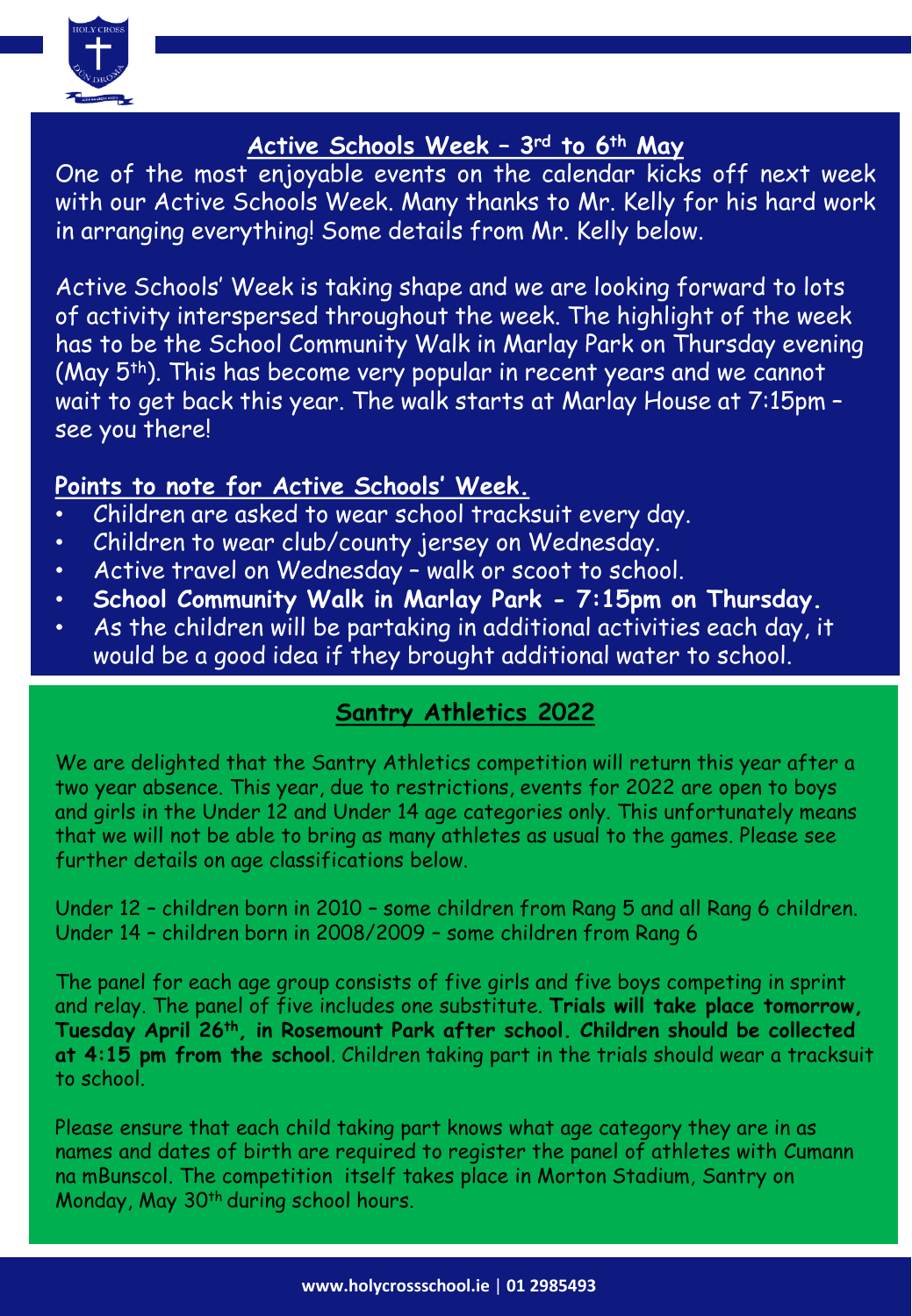

### **GAA this Week**



Our Hurling fixtures have been announced with the Girls Camogie team and the Boys Hurling team beginning their matches next week. **This week, the Girls camogie team will train in the yard from 2:40pm – 3:30pm on Wednesday. The boys team will train in the yard from 2:40pm – 3:30pm on Thursday.** If the boys and girls have their own hurleys and helmets they can bring them along.

## **Teacher Swop 2022**

This Wednesday, 27th April, we are bringing back another one of our most enjoyable initiatives that had to be put on hold due to Covid - our Teacher Swop Day. On Wednesday, each class will arrive to school with a special guest waiting in the class for them. The teachers (including our wonderful SEN team and myself!) have been rearranged for one day only. The special guest teacher will take the lessons for the day in that class (or SEN setting). As well as being a bit of fun for the day, it allows the teachers to mix with students from various classes – something which we have all missed for the last two years. The teachers know what class they will be teaching on Wednesday but this information will remain a closely guarded secret until Wednesday morning when the children arrive to school!

# **Booklists and Waiting Lists**



The booklists for next year (2022-23) will be sent out next week to all families. A letter explaining payment options etc. will be sent out with the booklist. To allow this process run as smoothly as possible, and also as we currently have waiting lists for all of our classes, we would be grateful if families would get in touch with the office if they are planning to move out of the area and their child / children will not be attending Holy Cross next year. Míle buíochas.